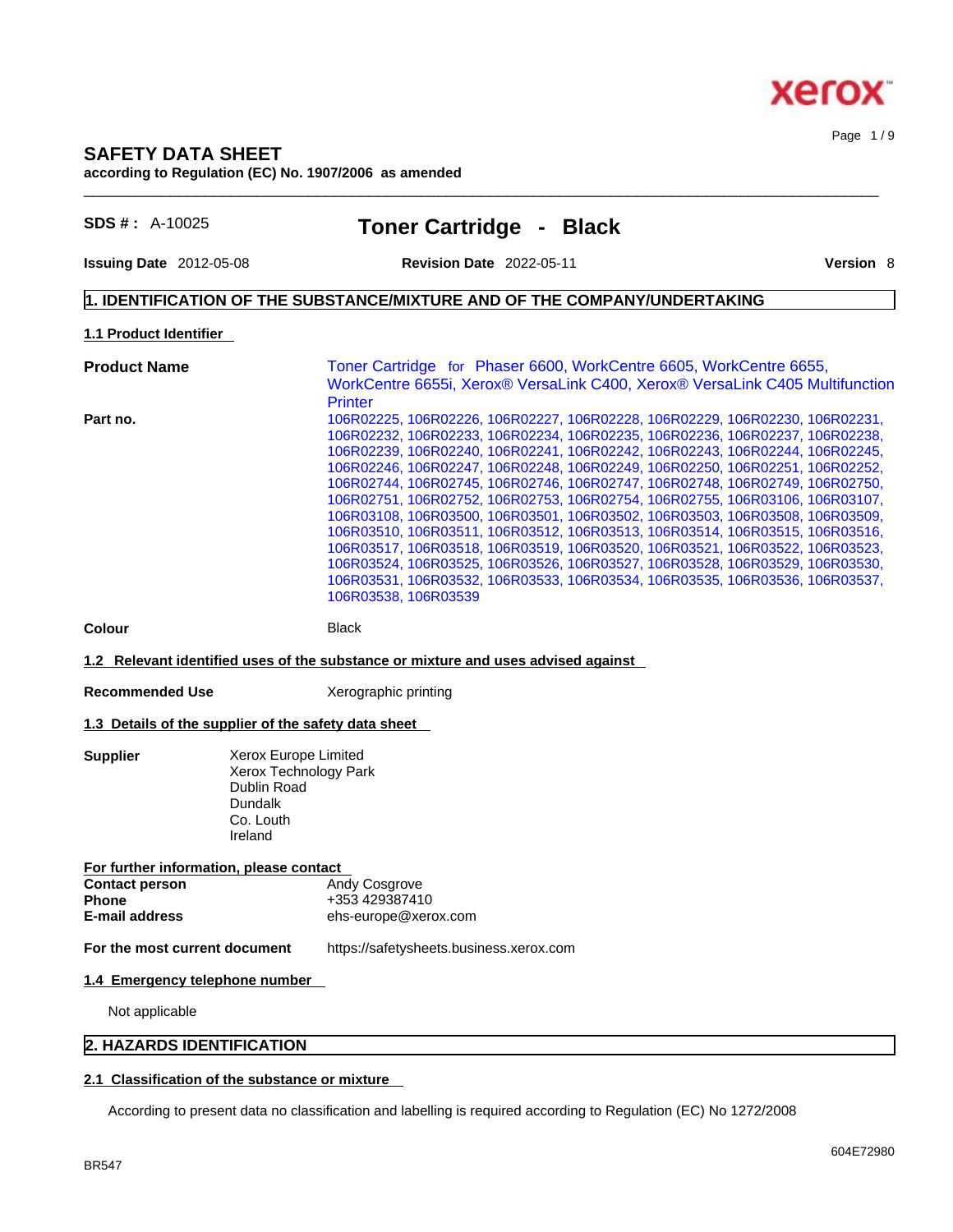Page 2 / 9

**Xerox** 

## **SDS # :** A-10025 **Toner Cartridge - Black**

 $\_$  ,  $\_$  ,  $\_$  ,  $\_$  ,  $\_$  ,  $\_$  ,  $\_$  ,  $\_$  ,  $\_$  ,  $\_$  ,  $\_$  ,  $\_$  ,  $\_$  ,  $\_$  ,  $\_$  ,  $\_$  ,  $\_$  ,  $\_$  ,  $\_$  ,  $\_$  ,  $\_$  ,  $\_$  ,  $\_$  ,  $\_$  ,  $\_$  ,  $\_$  ,  $\_$  ,  $\_$  ,  $\_$  ,  $\_$  ,  $\_$  ,  $\_$  ,  $\_$  ,  $\_$  ,  $\_$  ,  $\_$  ,  $\_$  ,

**Issuing Date** 2012-05-08 **Revision Date** 2022-05-11 **Version** 8

## $\_$  ,  $\_$  ,  $\_$  ,  $\_$  ,  $\_$  ,  $\_$  ,  $\_$  ,  $\_$  ,  $\_$  ,  $\_$  ,  $\_$  ,  $\_$  ,  $\_$  ,  $\_$  ,  $\_$  ,  $\_$  ,  $\_$  ,  $\_$  ,  $\_$  ,  $\_$  ,  $\_$  ,  $\_$  ,  $\_$  ,  $\_$  ,  $\_$  ,  $\_$  ,  $\_$  ,  $\_$  ,  $\_$  ,  $\_$  ,  $\_$  ,  $\_$  ,  $\_$  ,  $\_$  ,  $\_$  ,  $\_$  ,  $\_$  ,

#### **2.2 Label elements**

None

#### **2.3 Other hazards**

Not a PBT according to REACH Annex XIII May form explosible dust-air mixture if dispersed

#### **3. COMPOSITION/INFORMATION ON INGREDIENTS**

#### **3.2 Mixtures**

| <b>Chemical Name</b>     | Weight % | <b>CAS No.</b> | <b>EC-No</b> | <b>Classification (Reg.</b><br>1272/2008) | Hazard<br><b>Statements</b> | <b>REACH Registration</b><br><b>Number</b> |
|--------------------------|----------|----------------|--------------|-------------------------------------------|-----------------------------|--------------------------------------------|
| Resin                    | 70-90    | Proprietary    | Not listed   | $- -$                                     | $\sim$ $\sim$               | $\overline{\phantom{m}}$                   |
| Paraffin wax             | $5 - 15$ | 8002-74-2      | 232-315-6    | $- -$                                     | $\overline{\phantom{m}}$    | $\overline{\phantom{m}}$                   |
| Magenta pigment          | $0 - 10$ | 980-26-7       | 213-561-3    | $\overline{\phantom{m}}$                  | $\overline{\phantom{m}}$    | 01-2119456804-33-0008                      |
| Cyan Pigment             | $0 - 10$ | 147-14-8       | 205-685-1    | $\overline{\phantom{m}}$                  | $\sim$ $\sim$               | 01-2119458771-32-0044                      |
| Carbon black             | $0 - 10$ | 1333-86-4      | 215-609-9    | $\sim$ $\sim$                             | $\sim$ $\sim$               | 01-2119384822-32-0065                      |
| Yellow pigment           | $0 - 10$ | 6358-31-2      | 228-768-4    | $\sim$ $\sim$                             | $- -$                       | $- -$                                      |
| Silica (Surface Treated) | $<$ 2    | 68909-20-6     | 272-697-1    | STOT RE 2                                 | H <sub>3</sub> 73           | $- -$                                      |
| Titanium dioxide         | <1       | 13463-67-7     | 236-675-5    | Carc (Inhal) 2                            | H <sub>351</sub>            | $\overline{\phantom{m}}$                   |

#### **Full text of H- statements: see section 16 Note**

"--" indicates no classification or hazard statements apply.

Components marked as "Not Listed" are exempt from registration.

Where no REACH registration number is listed, it is considered confidential to the Only Representative.

#### **4. FIRST AID MEASURES**

#### **4.1 Description of first aid measures**

| <b>General advice</b> | For external use only. When symptoms persist or in all cases of doubt seek medical advice.<br>Show this safety data sheet to the doctor in attendance. |
|-----------------------|--------------------------------------------------------------------------------------------------------------------------------------------------------|
| Eye contact           | Immediately flush with plenty of water. After initial flushing, remove any contact lenses and<br>continue flushing for at least 15 minutes             |
| <b>Skin contact</b>   | Wash skin with soap and water                                                                                                                          |
| <b>Inhalation</b>     | Move to fresh air                                                                                                                                      |
| Ingestion             | Rinse mouth with water and afterwards drink plenty of water or milk                                                                                    |
|                       |                                                                                                                                                        |

#### **4.2 Most important symptoms and effects, both acute and delayed**

**Acute toxicity**

| Eyes              | No known effect |
|-------------------|-----------------|
| Skin              | No known effect |
| <b>Inhalation</b> | No known effect |
| <b>Ingestion</b>  | No known effect |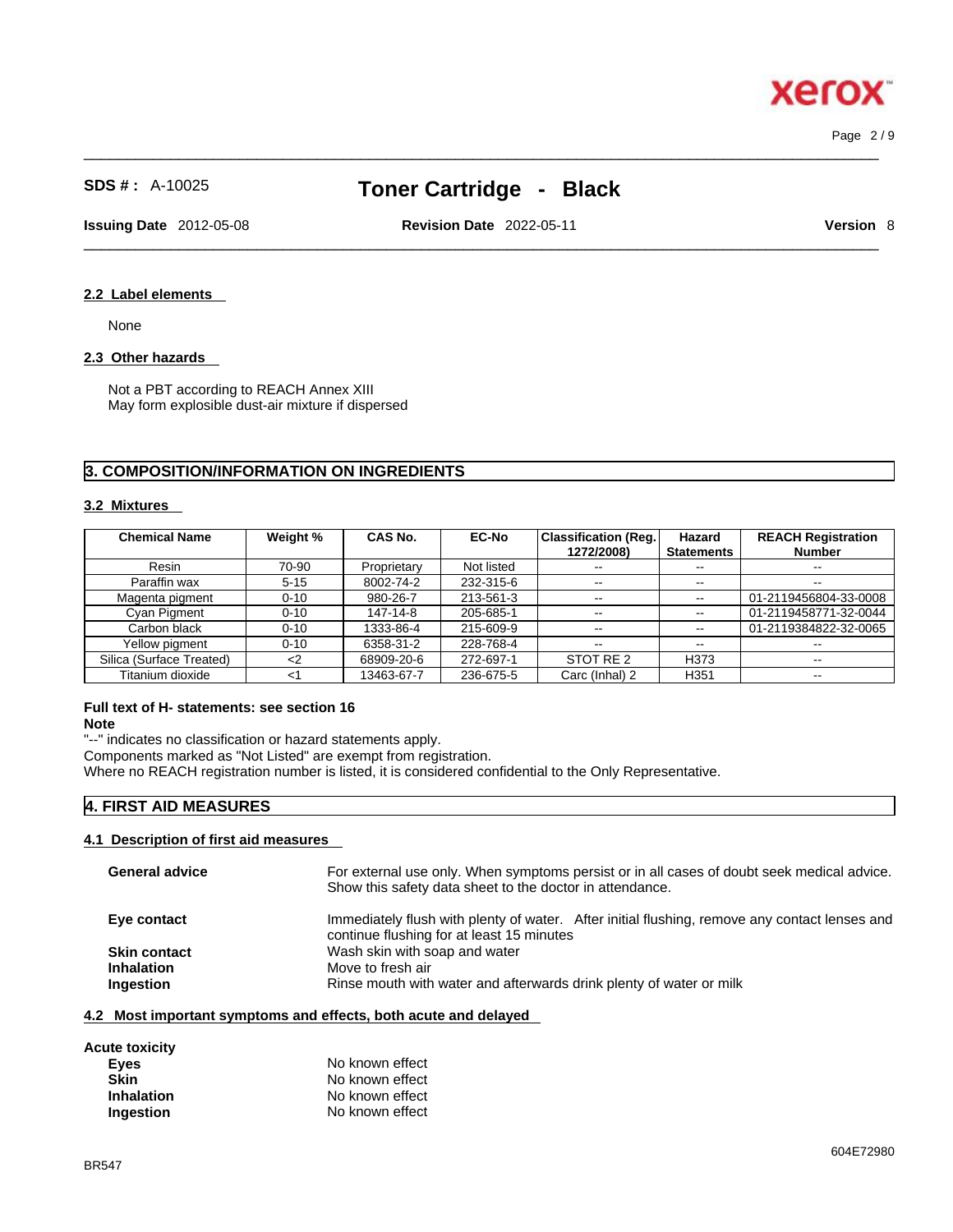# **xero**

Page 3 / 9

| <b>SDS #:</b> $A-10025$                                                                                  | <b>Toner Cartridge -</b><br><b>Black</b>                                                                |  |  |  |  |  |
|----------------------------------------------------------------------------------------------------------|---------------------------------------------------------------------------------------------------------|--|--|--|--|--|
| <b>Issuing Date</b> $2012-05-08$                                                                         | <b>Revision Date 2022-05-11</b><br><b>Version 8</b>                                                     |  |  |  |  |  |
| <b>Chronic effects</b><br><b>Chronic toxicity</b>                                                        | No known effects under normal use conditions                                                            |  |  |  |  |  |
| <b>Main symptoms</b><br>Overexposure may cause:<br>mild respiratory irritation similar to nuisance dust. |                                                                                                         |  |  |  |  |  |
|                                                                                                          | 4.3 Indication of immediate medical attention and special treatment needed                              |  |  |  |  |  |
| <b>Protection of first-aiders</b><br>Notes to physician                                                  | No special protective equipment required<br>Treat symptomatically                                       |  |  |  |  |  |
| 5. FIREFIGHTING MEASURES                                                                                 |                                                                                                         |  |  |  |  |  |
| 5.1 Extinguishing media                                                                                  |                                                                                                         |  |  |  |  |  |
| Suitable extinguishing media                                                                             | Use water spray or fog; do not use straight streams, Foam                                               |  |  |  |  |  |
|                                                                                                          | <b>Unsuitable extinguishing media</b> Do not use a solid water stream as it may scatter and spread fire |  |  |  |  |  |

 $\_$  ,  $\_$  ,  $\_$  ,  $\_$  ,  $\_$  ,  $\_$  ,  $\_$  ,  $\_$  ,  $\_$  ,  $\_$  ,  $\_$  ,  $\_$  ,  $\_$  ,  $\_$  ,  $\_$  ,  $\_$  ,  $\_$  ,  $\_$  ,  $\_$  ,  $\_$  ,  $\_$  ,  $\_$  ,  $\_$  ,  $\_$  ,  $\_$  ,  $\_$  ,  $\_$  ,  $\_$  ,  $\_$  ,  $\_$  ,  $\_$  ,  $\_$  ,  $\_$  ,  $\_$  ,  $\_$  ,  $\_$  ,  $\_$  ,

**5.2 Special hazards arising from the substance or mixture**

Fine dust dispersed in air, in sufficient concentrations, and in the presence of an ignition source is a potential dust explosion hazard

#### **Hazardous combustion products**

Hazardous decomposition products due to incomplete combustion. Carbon oxides Nitrogen oxides (NOx)

#### **5.3 Advice for fire-fighters**

In the event of fire and/or explosion do not breathe fumes. Wear fire/flame resistant/retardant clothing. Use self-contained pressure-demand breathing apparatus if needed to prevent exposure to smoke or airborne toxins. Wear self-contained breathing apparatus and protective suit.

#### **Other information**

| <b>Flammability</b> | Not flammable  |
|---------------------|----------------|
| <b>Flash point</b>  | Not applicable |

#### **6. ACCIDENTAL RELEASE MEASURES**

#### **6.1 Personal precautions, protective equipment and emergency procedures**

Avoid breathing dust

#### **6.2 Environmental precautions**

Although toner is not an aquatic toxin, microplastics may be a physical hazard to aquatic life and should not be allowed to enter drains, sewers, or waterways

#### **6.3 Methods and material for containment and cleaning up**

| <b>Methods for containment</b> | Prevent dust cloud                                                                |  |
|--------------------------------|-----------------------------------------------------------------------------------|--|
| Methods for cleaning up        | Use a vacuum cleaner to remove excess, then wash with COLD water. Hot water fuses |  |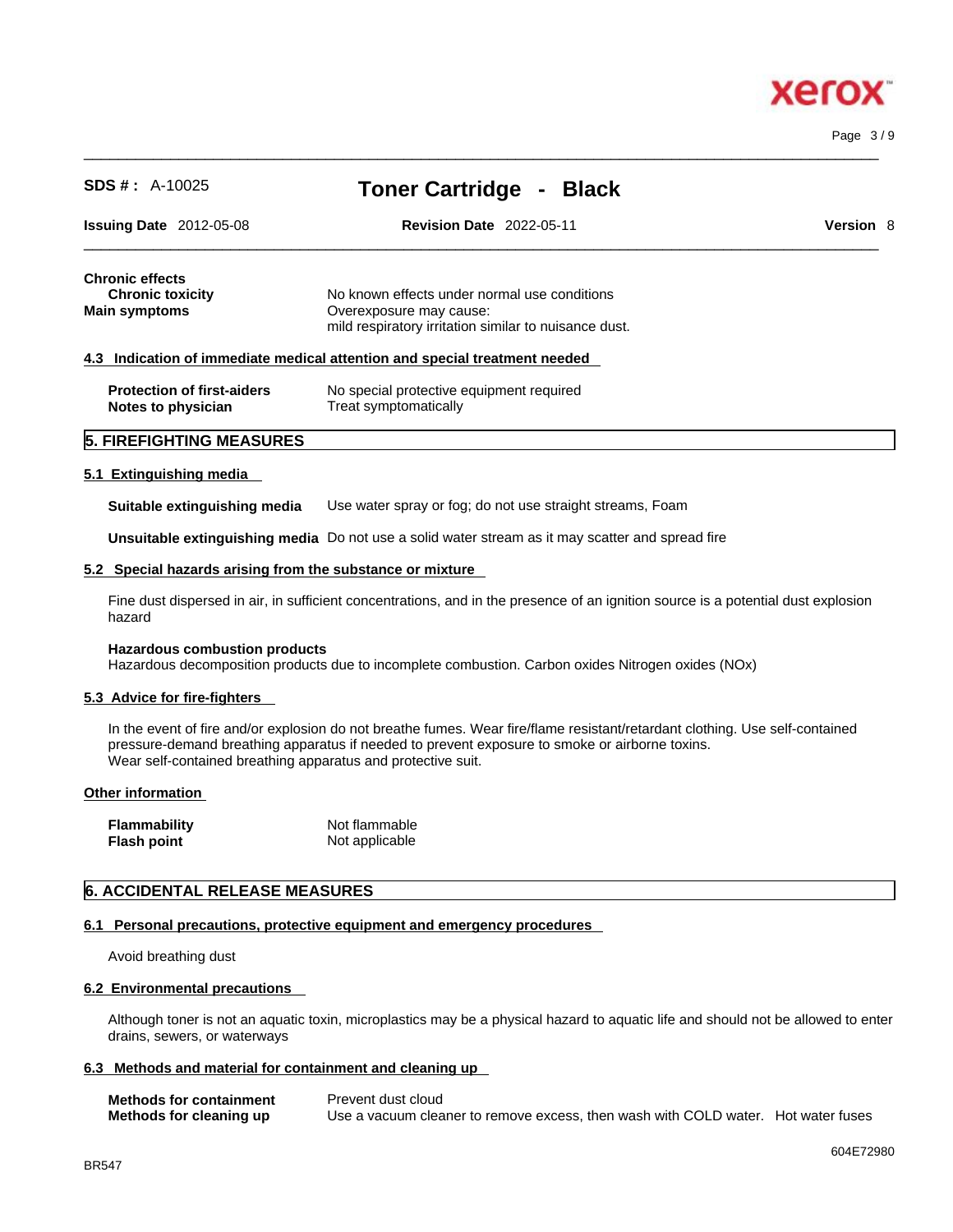# xero

Page 4 / 9

## **SDS # :** A-10025 **Toner Cartridge - Black**

 $\_$  ,  $\_$  ,  $\_$  ,  $\_$  ,  $\_$  ,  $\_$  ,  $\_$  ,  $\_$  ,  $\_$  ,  $\_$  ,  $\_$  ,  $\_$  ,  $\_$  ,  $\_$  ,  $\_$  ,  $\_$  ,  $\_$  ,  $\_$  ,  $\_$  ,  $\_$  ,  $\_$  ,  $\_$  ,  $\_$  ,  $\_$  ,  $\_$  ,  $\_$  ,  $\_$  ,  $\_$  ,  $\_$  ,  $\_$  ,  $\_$  ,  $\_$  ,  $\_$  ,  $\_$  ,  $\_$  ,  $\_$  ,  $\_$  ,

**Issuing Date** 2012-05-08 **Revision Date** 2022-05-11 **Version** 8

 $\_$  ,  $\_$  ,  $\_$  ,  $\_$  ,  $\_$  ,  $\_$  ,  $\_$  ,  $\_$  ,  $\_$  ,  $\_$  ,  $\_$  ,  $\_$  ,  $\_$  ,  $\_$  ,  $\_$  ,  $\_$  ,  $\_$  ,  $\_$  ,  $\_$  ,  $\_$  ,  $\_$  ,  $\_$  ,  $\_$  ,  $\_$  ,  $\_$  ,  $\_$  ,  $\_$  ,  $\_$  ,  $\_$  ,  $\_$  ,  $\_$  ,  $\_$  ,  $\_$  ,  $\_$  ,  $\_$  ,  $\_$  ,  $\_$  ,

the toner making it difficult to remove

#### **6.4 Reference to other sections**

See section 12 for additional ecological information See Section 13 for additional information

#### **7. HANDLING AND STORAGE**

#### **7.1 Precautions for safe handling**

Handle in accordance with good industrial hygiene and safety practice, Avoid dust accumulation in enclosed space, Prevent dust cloud

**Hygiene measures** None under normal use conditions

#### **7.2 Conditions for safe storage, including any incompatibilities**

Keep container tightly closed in a dry and well-ventilated place, Store at room temperature

#### **7.3 Specific end uses**

Xerographic printing

#### **8. EXPOSURE CONTROLS/PERSONAL PROTECTION**

#### **8.1 Control parameters**

| <b>Xerox Exposure Limit</b><br><b>Xerox Exposure Limit</b>                                                                           | $2.5 \text{ mg/m}^3$ (total dust)<br>$0.4 \text{ mg/m}^3$ (respirable dust)                                                                                                                                  |  |  |
|--------------------------------------------------------------------------------------------------------------------------------------|--------------------------------------------------------------------------------------------------------------------------------------------------------------------------------------------------------------|--|--|
| 8.2 Exposure controls                                                                                                                |                                                                                                                                                                                                              |  |  |
| <b>Engineering measures</b>                                                                                                          | None under normal use conditions                                                                                                                                                                             |  |  |
| Personal protective equipment                                                                                                        |                                                                                                                                                                                                              |  |  |
| Eye/face protection<br><b>Hand protection</b><br>Skin and body protection<br><b>Respiratory protection</b><br><b>Thermal hazards</b> | No special protective equipment required<br>No special protective equipment required<br>No special protective equipment required<br>No special protective equipment required<br>None under normal processing |  |  |
| <b>Environmental Exposure Controls</b><br><b>Environmental Exposure</b><br><b>Controls</b>                                           | Keep out of drains, sewers, ditches and waterways                                                                                                                                                            |  |  |
| 9. PHYSICAL AND CHEMICAL PROPERTIES                                                                                                  |                                                                                                                                                                                                              |  |  |

#### **9.1 Information on basic physical and chemical properties**

| Appearance | Powder | Odour | Faint |
|------------|--------|-------|-------|
|            |        |       |       |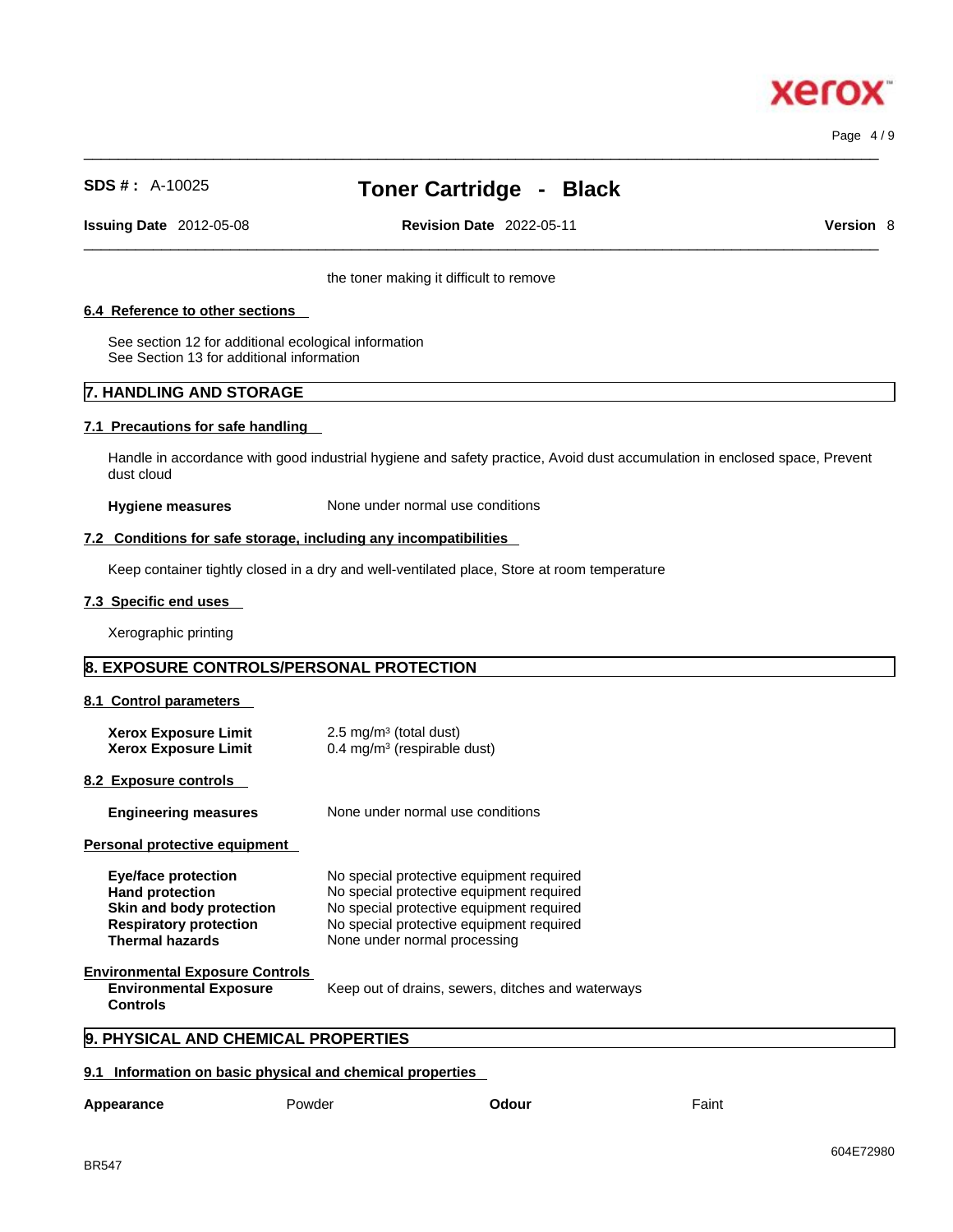

Page 5 / 9

## **SDS # :** A-10025 **Toner Cartridge - Black**

 $\_$  ,  $\_$  ,  $\_$  ,  $\_$  ,  $\_$  ,  $\_$  ,  $\_$  ,  $\_$  ,  $\_$  ,  $\_$  ,  $\_$  ,  $\_$  ,  $\_$  ,  $\_$  ,  $\_$  ,  $\_$  ,  $\_$  ,  $\_$  ,  $\_$  ,  $\_$  ,  $\_$  ,  $\_$  ,  $\_$  ,  $\_$  ,  $\_$  ,  $\_$  ,  $\_$  ,  $\_$  ,  $\_$  ,  $\_$  ,  $\_$  ,  $\_$  ,  $\_$  ,  $\_$  ,  $\_$  ,  $\_$  ,  $\_$  ,

**Issuing Date** 2012-05-08 **Revision Date** 2022-05-11 **Version** 8

 $\_$  ,  $\_$  ,  $\_$  ,  $\_$  ,  $\_$  ,  $\_$  ,  $\_$  ,  $\_$  ,  $\_$  ,  $\_$  ,  $\_$  ,  $\_$  ,  $\_$  ,  $\_$  ,  $\_$  ,  $\_$  ,  $\_$  ,  $\_$  ,  $\_$  ,  $\_$  ,  $\_$  ,  $\_$  ,  $\_$  ,  $\_$  ,  $\_$  ,  $\_$  ,  $\_$  ,  $\_$  ,  $\_$  ,  $\_$  ,  $\_$  ,  $\_$  ,  $\_$  ,  $\_$  ,  $\_$  ,  $\_$  ,  $\_$  ,

| <b>Physical state</b><br>Colour                                                                                                                                                                                    | Solid<br><b>Black</b> |                                                                                                                                   | <b>Odour threshold</b><br>pH                                                                 | Not applicable<br>Not applicable |
|--------------------------------------------------------------------------------------------------------------------------------------------------------------------------------------------------------------------|-----------------------|-----------------------------------------------------------------------------------------------------------------------------------|----------------------------------------------------------------------------------------------|----------------------------------|
| <b>Flash point</b>                                                                                                                                                                                                 |                       | Not applicable                                                                                                                    |                                                                                              |                                  |
| <b>Melting / Freezing Point</b><br><b>Boiling point/boiling range</b><br>Softening point                                                                                                                           |                       | Not applicable<br>Not applicable<br>49 - 60 $^{\circ}$ C<br>$\sqrt{ }$                                                            | 120 - 140 °F                                                                                 |                                  |
| <b>Evaporation rate</b><br><b>Flammability</b><br><b>Flammability Limits in Air</b>                                                                                                                                |                       | Not applicable<br>Not flammable<br>Not applicable                                                                                 |                                                                                              |                                  |
| <b>Explosive Limits</b>                                                                                                                                                                                            |                       | No data available                                                                                                                 |                                                                                              |                                  |
| Vapour pressure<br>Vapour density<br><b>Specific gravity</b><br><b>Water solubility</b><br><b>Partition coefficient</b><br><b>Autoignition temperature</b><br><b>Decomposition temperature</b><br><b>Viscosity</b> |                       | Not applicable<br>Not applicable<br>$1 - 2$<br>Negligible<br>Not applicable<br>Not applicable<br>Not determined<br>Not applicable |                                                                                              |                                  |
| <b>Explosive properties</b><br><b>Oxidising properties</b>                                                                                                                                                         |                       | source is a potential dust explosion hazard<br>Not applicable                                                                     | Fine dust dispersed in air, in sufficient concentrations, and in the presence of an ignition |                                  |
| 9.2 Other information                                                                                                                                                                                              |                       |                                                                                                                                   |                                                                                              |                                  |
|                                                                                                                                                                                                                    |                       |                                                                                                                                   |                                                                                              |                                  |

None

### **10. STABILITY AND REACTIVITY**

#### **10.1 Reactivity**

No dangerous reaction known under conditions of normal use

#### **10.2 Chemical stability**

Stable under normal conditions

#### **10.3 Possibility of hazardous reactions**

| <b>Hazardous reactions</b> | None under normal processing            |
|----------------------------|-----------------------------------------|
| Hazardous polymerisation   | Hazardous polymerisation does not occur |

#### **10.4 Conditions to avoid**

Prevent dust cloud, Fine dust dispersed in air, in sufficient concentrations, and in the presence of an ignition source is a potential dust explosion hazard

#### **10.5 Incompatible Materials**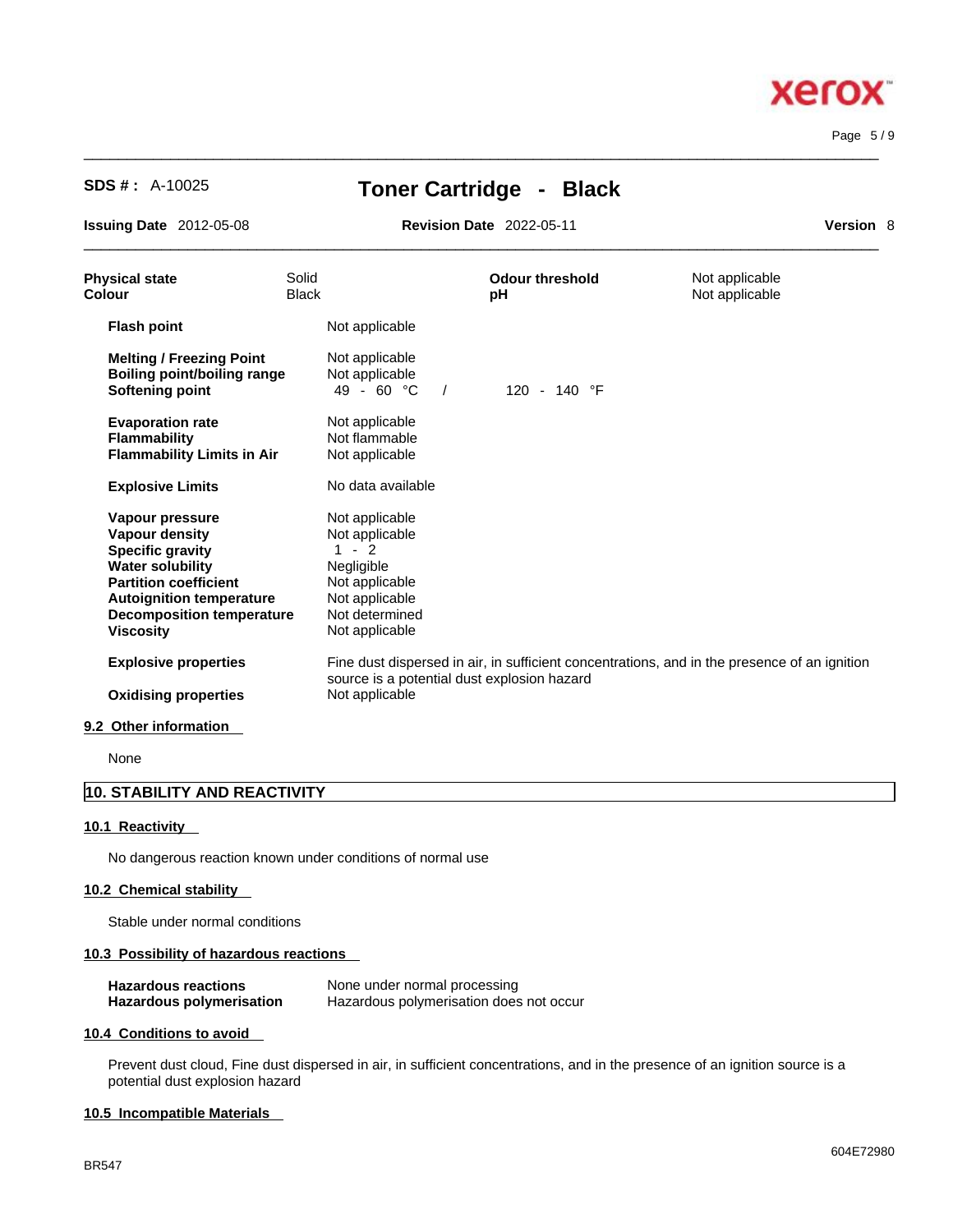## **SDS # :** A-10025 **Toner Cartridge - Black**

 $\_$  ,  $\_$  ,  $\_$  ,  $\_$  ,  $\_$  ,  $\_$  ,  $\_$  ,  $\_$  ,  $\_$  ,  $\_$  ,  $\_$  ,  $\_$  ,  $\_$  ,  $\_$  ,  $\_$  ,  $\_$  ,  $\_$  ,  $\_$  ,  $\_$  ,  $\_$  ,  $\_$  ,  $\_$  ,  $\_$  ,  $\_$  ,  $\_$  ,  $\_$  ,  $\_$  ,  $\_$  ,  $\_$  ,  $\_$  ,  $\_$  ,  $\_$  ,  $\_$  ,  $\_$  ,  $\_$  ,  $\_$  ,  $\_$  ,

**Issuing Date** 2012-05-08 **Revision Date** 2022-05-11 **Version** 8

 $\_$  ,  $\_$  ,  $\_$  ,  $\_$  ,  $\_$  ,  $\_$  ,  $\_$  ,  $\_$  ,  $\_$  ,  $\_$  ,  $\_$  ,  $\_$  ,  $\_$  ,  $\_$  ,  $\_$  ,  $\_$  ,  $\_$  ,  $\_$  ,  $\_$  ,  $\_$  ,  $\_$  ,  $\_$  ,  $\_$  ,  $\_$  ,  $\_$  ,  $\_$  ,  $\_$  ,  $\_$  ,  $\_$  ,  $\_$  ,  $\_$  ,  $\_$  ,  $\_$  ,  $\_$  ,  $\_$  ,  $\_$  ,  $\_$  ,

Page 6 / 9

None

#### **10.6 Hazardous decomposition products**

None under normal use

#### **11. TOXICOLOGICAL INFORMATION**

*The toxicity data noted below is based on the test results of similar reprographic materials.* 

**LC50 Inhalation** > 5 mg/L (rat, 4 hr)

#### **11.1 Information on toxicological effects**

**Acute toxicity** *Product Information* . **Irritation**<br> **Oral LD50**<br>  $> 5$  q/kg (rat)<br>  $> 5$  q/kg (rat) **Oral LD50** > 5 g/kg (rat) **Dermal LD50**  $\rightarrow$  5 g/kg (rabbit)<br>**LC50 Inhalation**  $\rightarrow$  5 mg/L (rat. 4 h)

**Chronic toxicity** *Product Information* 

**Chronic effects**<br>
Carcinogenicity<br>
See "Other Information" in this section. **Carcinogenicity** See "Other Information" in this section.<br> **Other information** The IARC (International Agency for Res

The IARC (International Agency for Research on Cancer) has listed carbon black as "possibly carcinogenic to humans". However, Xerox has concluded that the presence of carbon black in this mixture does not present a health hazard. The IARC classification is based on studies evaluating pure, "free" carbon black. In contrast, toner is a formulation composed of specially prepared polymer and a small amount of carbon black (or other pigment). In the process of making toner, the small amount of carbon black becomes encapsulated within a matrix. Xeroxhas performed extensive testing of toner, including a chronic bioassay (test for potential carcinogenicity). Exposure to toner did not produce evidence of cancer in exposed animals. The results were submitted to regulatory agencies and published extensively.

The IARC (International Agency for Research on Cancer) has listed titanium dioxide as "possibly carcinogenic to humans". However, Xerox has concluded that the presence of titanium dioxide in this mixture does not present a health hazard. The IARC classification is based on studies in rats using high concentrations of pure, unbound TiO2 particles of respirable size. Epidemiological studies do not suggest a carcinogenic effects in humans. In addition, the titanium dioxide in this mixture is encapsulated in a matrix or bound to the surface of the toner.

| Other toxic effects          |                                                                           |  |  |
|------------------------------|---------------------------------------------------------------------------|--|--|
| Product Information          |                                                                           |  |  |
| <b>Sensitisation</b>         | No sensitisation responses were observed                                  |  |  |
| <b>Mutagenic effects</b>     | Not mutagenic in AMES Test                                                |  |  |
| <b>Reproductive toxicity</b> | This product does not contain any known or suspected reproductive hazards |  |  |
| Target organ effects         | None known                                                                |  |  |
| Other adverse effects        | None known                                                                |  |  |
| <b>Aspiration Hazard</b>     | Not applicable                                                            |  |  |

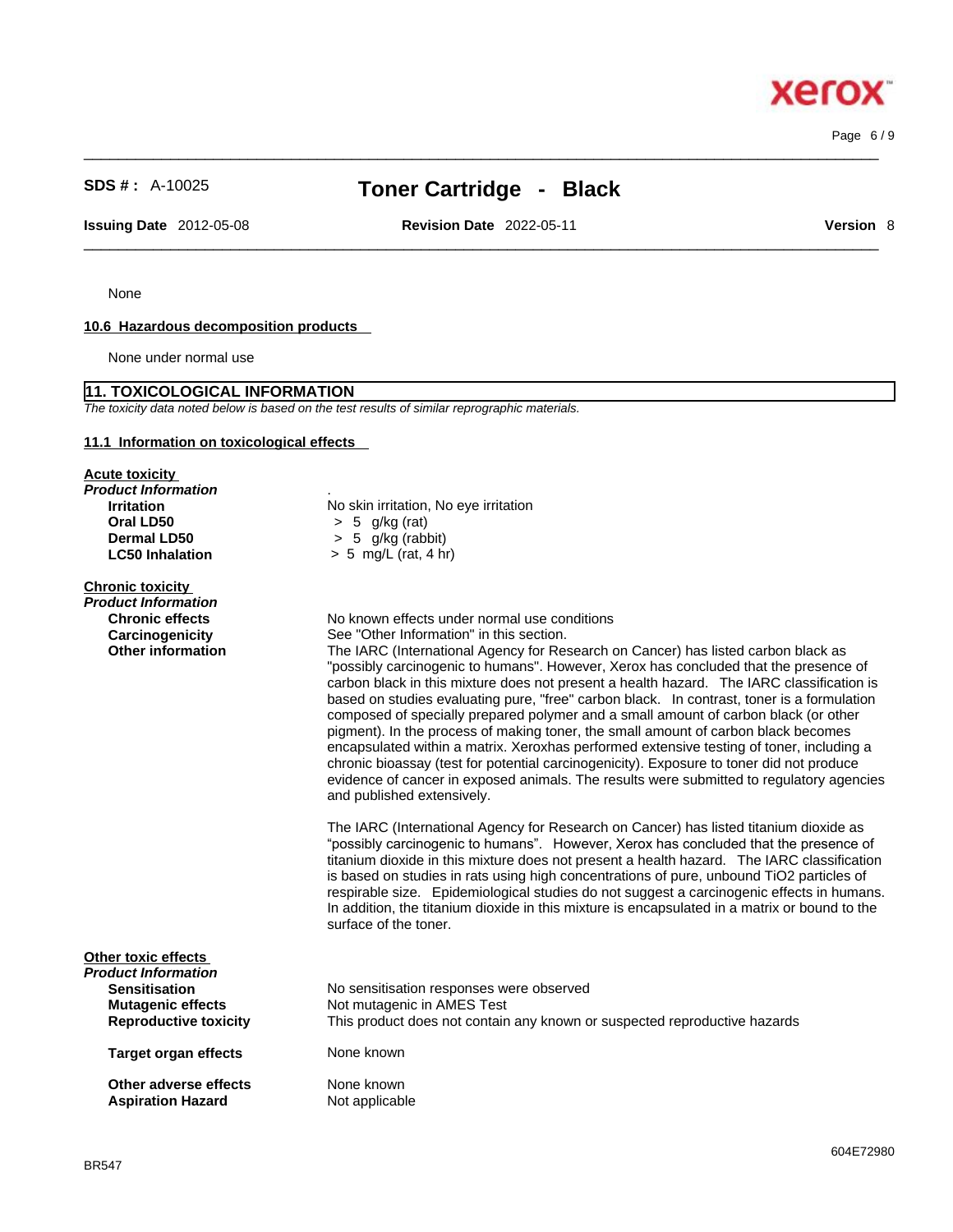Page 7 / 9

## **SDS # :** A-10025 **Toner Cartridge - Black**

 $\_$  ,  $\_$  ,  $\_$  ,  $\_$  ,  $\_$  ,  $\_$  ,  $\_$  ,  $\_$  ,  $\_$  ,  $\_$  ,  $\_$  ,  $\_$  ,  $\_$  ,  $\_$  ,  $\_$  ,  $\_$  ,  $\_$  ,  $\_$  ,  $\_$  ,  $\_$  ,  $\_$  ,  $\_$  ,  $\_$  ,  $\_$  ,  $\_$  ,  $\_$  ,  $\_$  ,  $\_$  ,  $\_$  ,  $\_$  ,  $\_$  ,  $\_$  ,  $\_$  ,  $\_$  ,  $\_$  ,  $\_$  ,  $\_$  ,

**Issuing Date** 2012-05-08 **Revision Date** 2022-05-11 **Version** 8

 $\_$  ,  $\_$  ,  $\_$  ,  $\_$  ,  $\_$  ,  $\_$  ,  $\_$  ,  $\_$  ,  $\_$  ,  $\_$  ,  $\_$  ,  $\_$  ,  $\_$  ,  $\_$  ,  $\_$  ,  $\_$  ,  $\_$  ,  $\_$  ,  $\_$  ,  $\_$  ,  $\_$  ,  $\_$  ,  $\_$  ,  $\_$  ,  $\_$  ,  $\_$  ,  $\_$  ,  $\_$  ,  $\_$  ,  $\_$  ,  $\_$  ,  $\_$  ,  $\_$  ,  $\_$  ,  $\_$  ,  $\_$  ,  $\_$  ,

#### 11.2 Information on other hazards

**Endocrine disrupting properties** This product does not contain any known or suspected endocrine disruptors

#### **12. ECOLOGICAL INFORMATION**

#### **12.1 Toxicity**

On available data, the mixture / preparation is not harmful to aquatic life

#### **12.2 Persistence and degradability**

Not readily biodegradable

#### **12.3 Bioaccumulative potential**

Bioaccumulation is unlikely

#### **12.4 Mobility in soil**

Insoluble in water

#### **12.5 Results of PBT and vPvB assessment**

Not a PBT according to REACH Annex XIII

#### **12.6 Endocrine disrupting properties**

This product does not contain any known or suspected endocrine disruptors

#### **12.7 Other adverse effects**

Although toner is not an aquatic toxin, microplastics may be a physical hazard to aquatic life and should not be allowed to enter drains, sewers, or waterways.

#### **13. DISPOSAL CONSIDERATIONS**

#### **13.1 Waste treatment methods**

| <b>Waste Disposal Method</b>  | Can be landfilled or incinerated, when in compliance with local regulations<br>If incineration is to be carried out, care must be exercised to prevent dust clouds forming. |
|-------------------------------|-----------------------------------------------------------------------------------------------------------------------------------------------------------------------------|
| <b>EWC Waste Disposal No.</b> | 08 03 18                                                                                                                                                                    |
| Other information             | Although toner is not an aquatic toxin, microplastics may be a physical hazard to aquatic life<br>and should not be allowed to enter drains, sewers, or waterways.          |

#### **14. TRANSPORT INFORMATION**

#### **14.1 UN/ID No**

Not regulated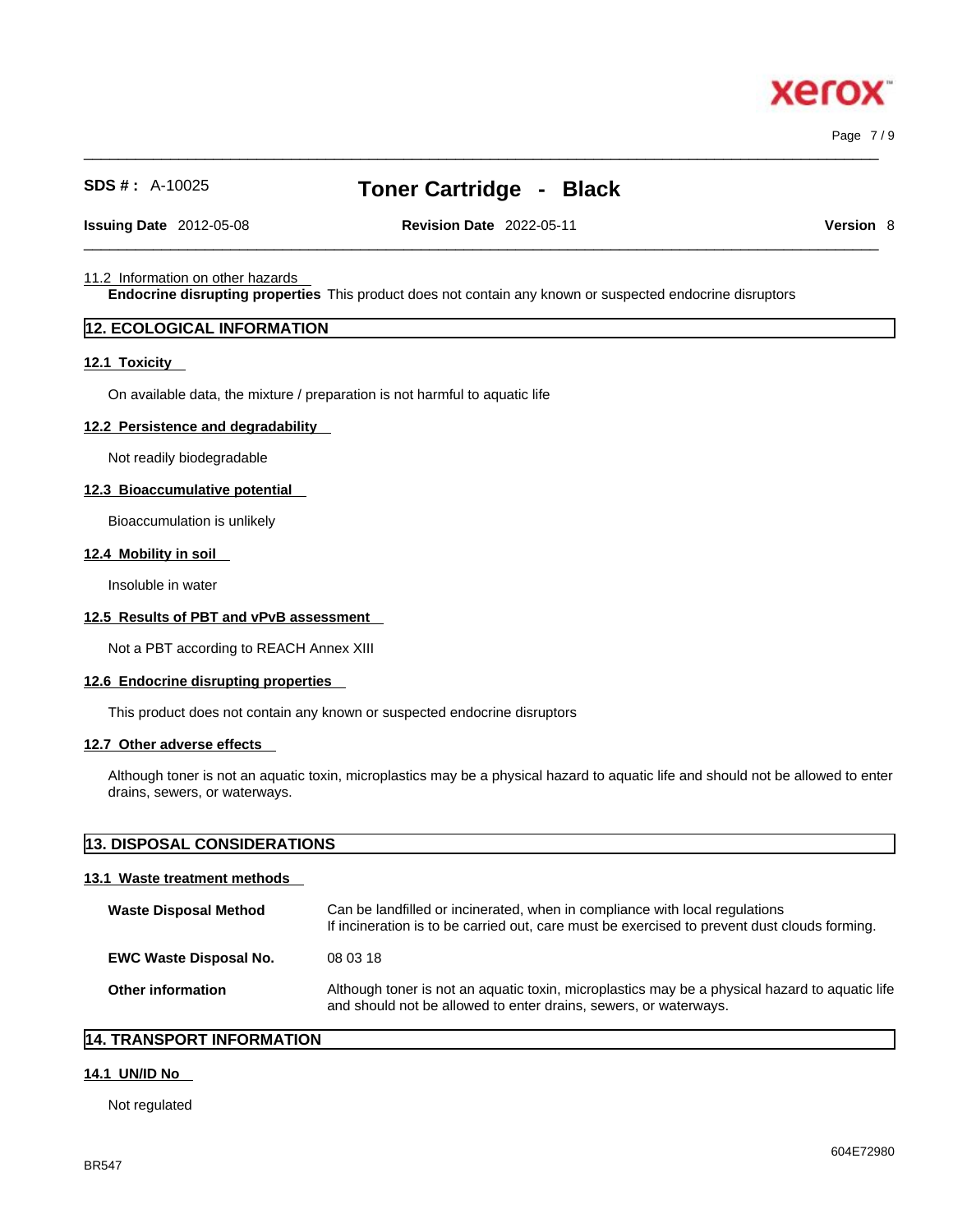$\_$  ,  $\_$  ,  $\_$  ,  $\_$  ,  $\_$  ,  $\_$  ,  $\_$  ,  $\_$  ,  $\_$  ,  $\_$  ,  $\_$  ,  $\_$  ,  $\_$  ,  $\_$  ,  $\_$  ,  $\_$  ,  $\_$  ,  $\_$  ,  $\_$  ,  $\_$  ,  $\_$  ,  $\_$  ,  $\_$  ,  $\_$  ,  $\_$  ,  $\_$  ,  $\_$  ,  $\_$  ,  $\_$  ,  $\_$  ,  $\_$  ,  $\_$  ,  $\_$  ,  $\_$  ,  $\_$  ,  $\_$  ,  $\_$  , Page 8 / 9

xero

## **SDS # :** A-10025 **Toner Cartridge - Black**

 $\_$  ,  $\_$  ,  $\_$  ,  $\_$  ,  $\_$  ,  $\_$  ,  $\_$  ,  $\_$  ,  $\_$  ,  $\_$  ,  $\_$  ,  $\_$  ,  $\_$  ,  $\_$  ,  $\_$  ,  $\_$  ,  $\_$  ,  $\_$  ,  $\_$  ,  $\_$  ,  $\_$  ,  $\_$  ,  $\_$  ,  $\_$  ,  $\_$  ,  $\_$  ,  $\_$  ,  $\_$  ,  $\_$  ,  $\_$  ,  $\_$  ,  $\_$  ,  $\_$  ,  $\_$  ,  $\_$  ,  $\_$  ,  $\_$  , **Issuing Date** 2012-05-08 **Revision Date** 2022-05-11 **Version** 8

#### **14.2 Proper shipping name**

Not regulated

#### **14.3 Transport hazard class(es)**

Not classified

#### **14.4 Packing Group**

Not applicable

#### **14.5 Environmental hazards**

Presents little or no hazard to the environment

#### **14.6 Special precautions for users**

No special precautions are needed in handling this material

#### **14.7 Transport in bulk according to MARPOL 73/78 and the IBC Code**

Not applicable

#### **15. REGULATORY INFORMATION**

#### **15.1 Safety, health and environmental regulations/legislation specific for the substance or mixture**

According to present data no classification and labelling is required according to Regulation (EC) No 1272/2008

#### **15.2 Chemical Safety Assessment**

A chemical safety assessment according to regulation (EC) No. 1907/2006 isnot required

#### **16. OTHER INFORMATION**

**Issuing Date** 2012-05-08 **Revision Date** 2022-05-11 **Revision Note** (M)SDS sections updated, 3 **Full text of H-Statements referred to undersections 2 and 3** H351 - Suspected of causing cancer if inhaled H373 - May cause damage to organs through prolonged or repeated exposure

**This safety data sheet complies with the requirements of Regulation (EC) No. 1272/2008 as amended.**

#### **Disclaimer**

The information provided in this Safety Data Sheet is correct to the best of our knowledge, information and belief at the date of its publication. The information given is designed only as a guidance for safe handling, use, processing, storage, transportation, disposal and release and is not to be considered a warranty or quality specification. The